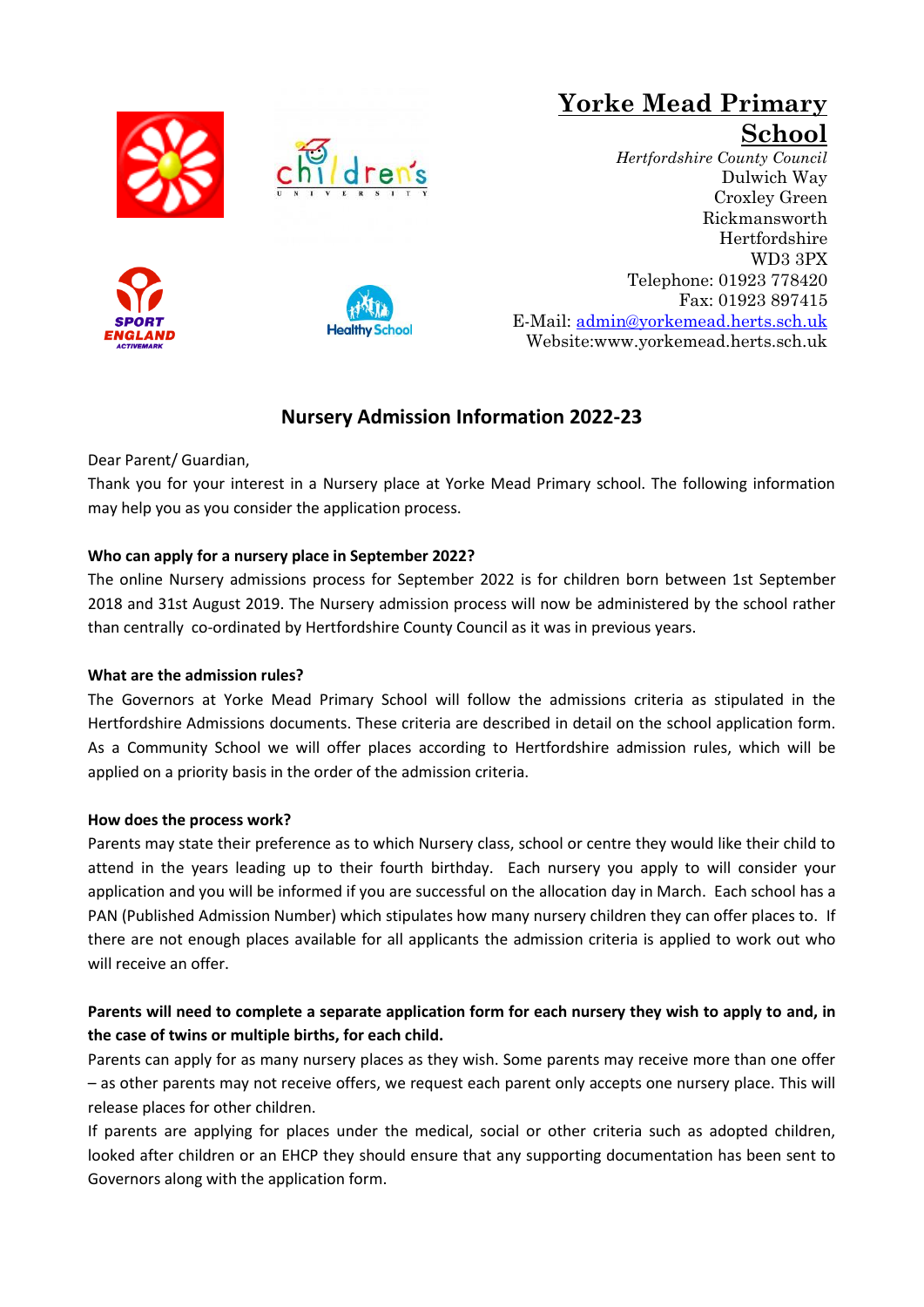The application list is closed on the published date. This date is given by the Local Authority each year and can be found in the information sent to parents by the LA in late Autumn prior to application.

#### **Am I able to visit the nursery before I apply?**

We welcome parents visiting the school to see us in action. Parents are given individual tours. Please call the school and ask to speak to Mrs Dawkins in the office to arrange a visit. Due to the current Covid situation we may request parents wear a mask or postpone visits for everyone's safety.

#### **What arrangements are in place for parents who wish to take up the 30 hours free childcare?**

At Yorke Mead we are able to offer every child eligible the 30 hours should they wish to take this. Our Nursery offers parents the flexibility to choose how their child takes their entitlement, enabling parents the option of extending some days, and not attending other days. Our only stipulation is that children must be at Yorke Mead Nursery **for at least 15 hours each week** and attend full sessions. Days must be set in advance to ensure staffing ratios are maintained.

Our Nursery operates between the hours of 9:00am and 3:00pm term time only. Sessions are organised as follows.

Morning : 9:00am – 12:00 noon Afternoon: 12:00noon -3:00pm (Lunch Club 12:00 – 1:00pm)

Parents of children not eligible for the government 30 hours free childcare scheme are able to buy additional hours above the 15 hours standard entitlement should they wish to.

#### **What if I don't get a place at the nursery of my choice?**

Any children who are unsuccessful in being offered a place will remain on a continued interest list at the school. If fewer places are accepted than the PAN the Governors will offer the place(s) to the next applicant on the continued interest list. If places have been accepted from the original list the Governors will keep a continued interest list to include all remaining, confirmed applicants and any late applicants received. It is the responsibility of all parents on the continued interest list to keep the school advised of any change in their personal circumstances which may impact on their child being offered a place.

If a place should become available the admissions criteria will be applied in the numbered points order to all those on the continued interest list. A child's name will remain on the continuing interest list unless the school is instructed by parents/carers to remove it or when the pupil becomes too old for entrance to the Nursery class.

If you are not offered a place at the Nursery of your choice it means that other applicants have met the rules more than you have. Children are offered a place in the Nursery starting in the September of the academic year in which the child becomes four.

#### **Can I appeal if I do not get a place?**

As there is no statutory requirement for Nursery there is no right of appeal should your child not be offered a place.